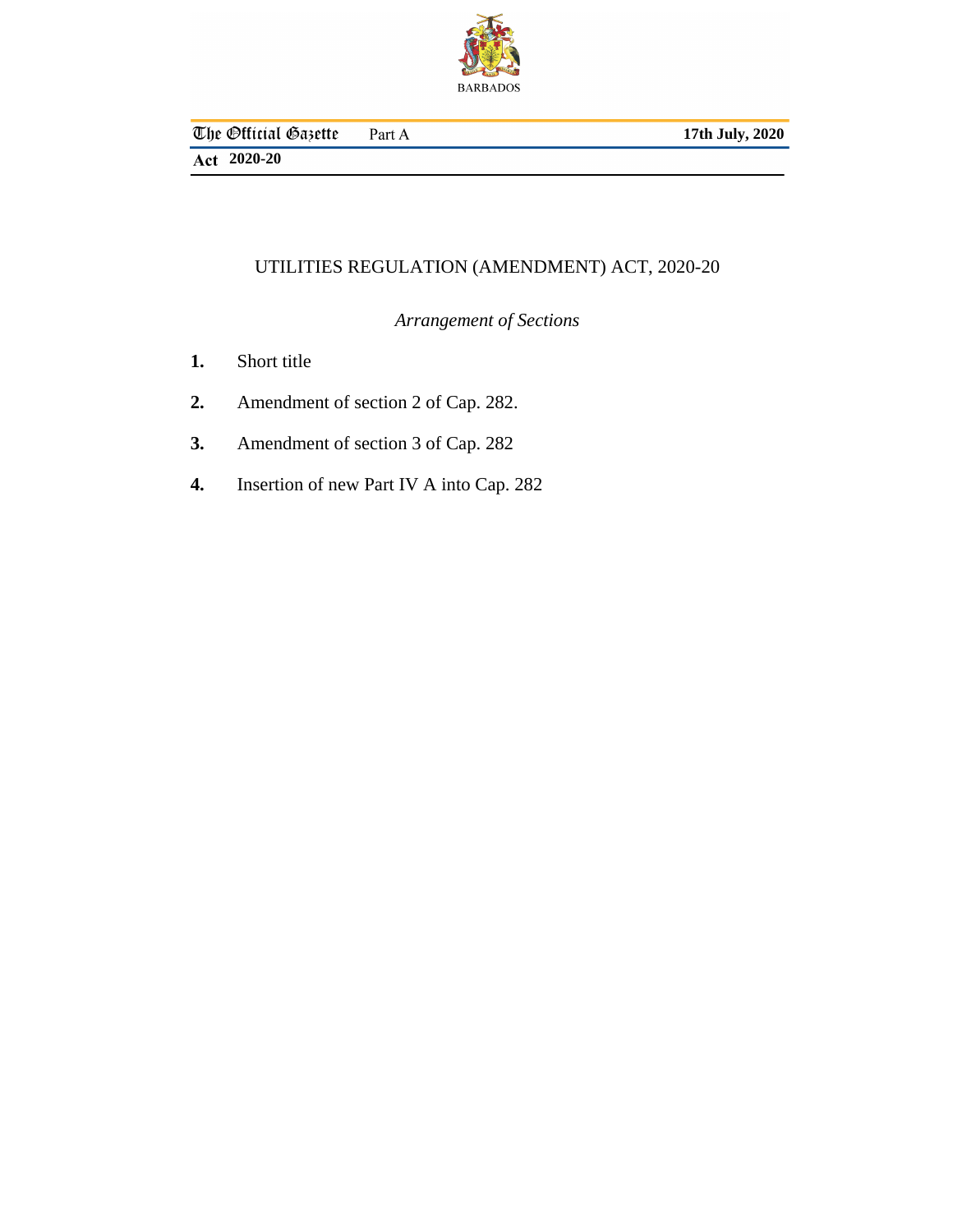# **BARBADOS**

I assent S. MASON Governor-General 16th July, 2020.

## **2020-20**

An Act to amend the *[Utilities Regulation Act](http://barbadosparliament-laws.com/en/showdoc/cs/282)*, Cap. 282, to make provision for renewable energy, to extend the functions of the Commission to include renewable energy producers and for related matters.

[Commencement: 17th July, 2020]

ENACTED by the Parliament of Barbados as follows: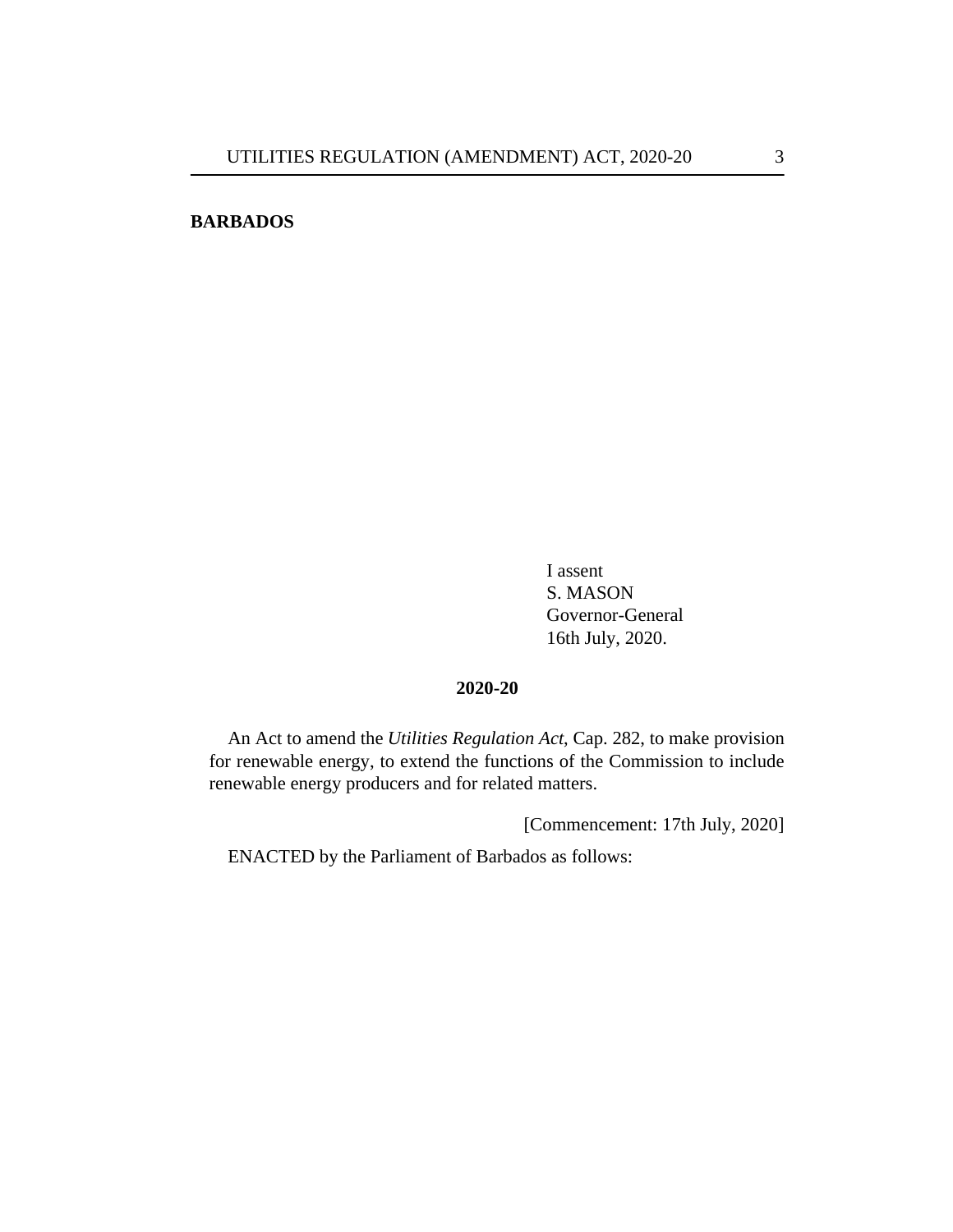### <span id="page-2-0"></span>**Short title**

This Act may be cited as the *Utilities Regulation (Amendment) Act, 2020.* **1.**

### **Amendment of section 2 of Cap. 282.**

*Section 2 of the [Utilities Regulation Act, Cap. 282](http://barbadosparliament-laws.com/en/showdoc/cs/282) in this Act referred to as the principal Act, is amended by deleting the definition of "rates" and substituting the following:* **2.**

- " "rates" include
	- every rate, fare, toll, charge, rental or other compensation of *(a)* a service provider or renewable energy producer;
	- a rule, practice, measurement, classification or contract of a *(b)* service provider or renewable energy producer relating to a rate; and
	- a schedule or tariff respecting a rate;". *(c)*

## **Amendment of section 3 of Cap. 282**

#### *Section 3 of the principal Act is amended by inserting the following new subsection immediately after subsection (2):* **3.**

 $\lq$ (2A) In performing its functions under subsection (1), the Commission may request a service provider to provide the Commission with information relating to its operations, finances or such other information as the Commission may consider necessary to perform its functions.".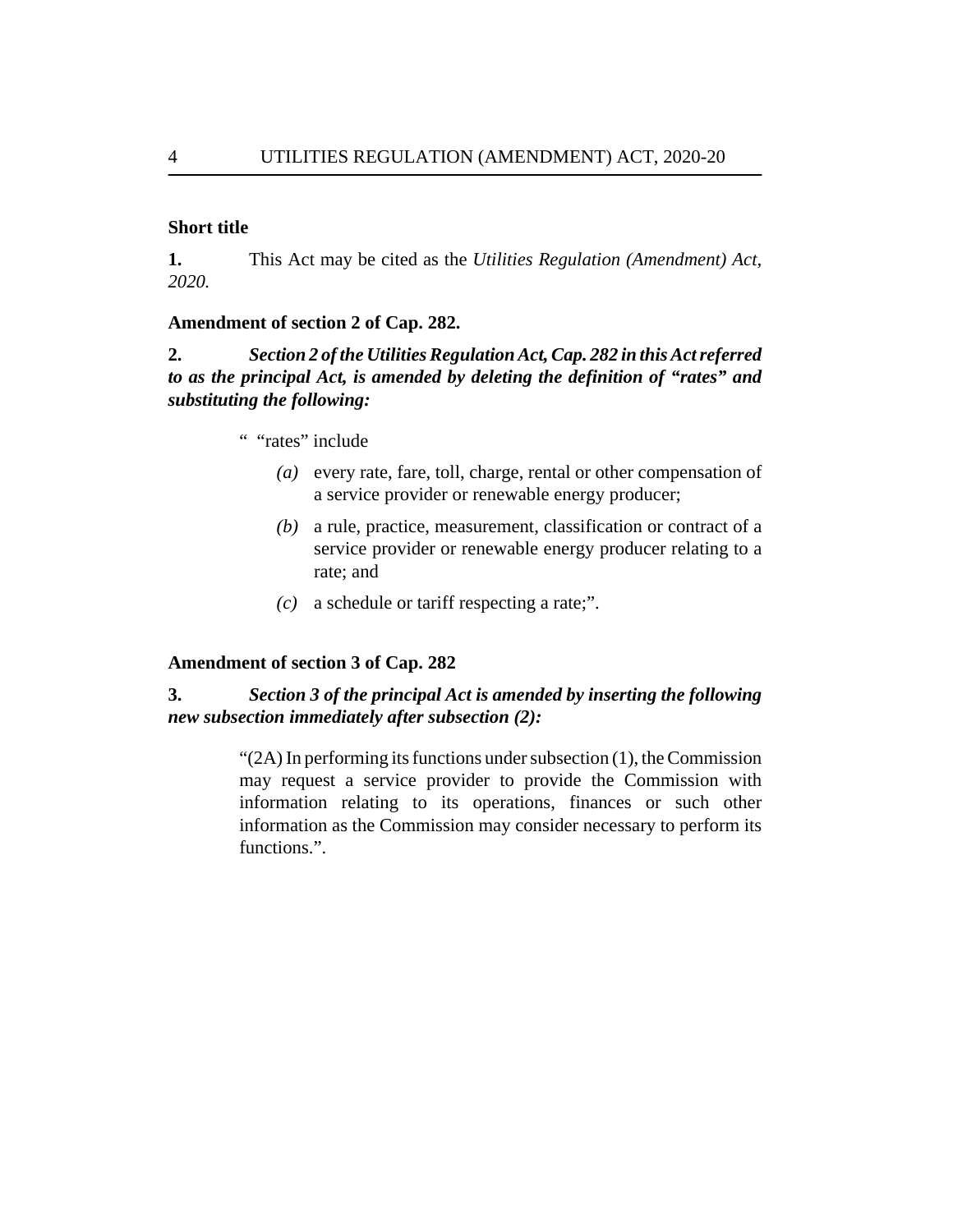### <span id="page-3-0"></span>**Insertion of new Part IV A into Cap. 282**

*The principal Act is amended by inserting the following new Part immediately after Part IV:* **4.**

### "PART IV A

### *Renewable energy*

### **Interpretation**

For the purposes of this Part, **24A.**

- "interconnection agreement" means an agreement which establishes the terms and conditions under which a distributed generation system that produces or stores energy from a renewable energy resource connects to the public grid;
- "public grid" means the grid to which the public has access for the supply of electricity;
- "renewable energy producer" includes a generator, distributor or person who stores and supplies electricity generated from a renewable energy resource for sale to the public grid;
- "renewable energy resource" means an energy resource other than fossil fuel that is naturally replenished on a human timescale and includes but is not limited to wave and ocean energy, wind, solar and biomass.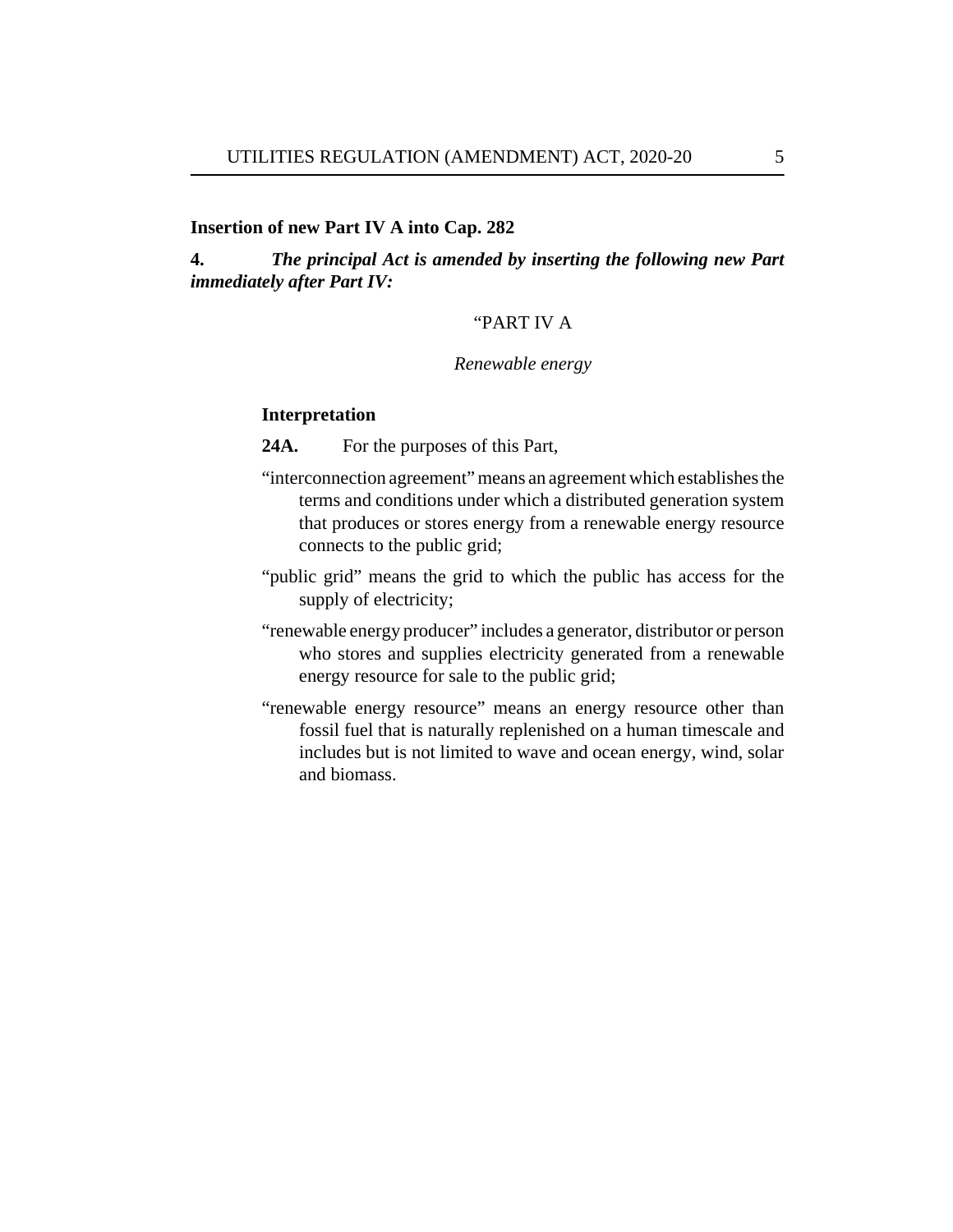# **Functions of the Commission in respect of renewable energy and energy storage**

The functions of the Commission, in relation to a renewable energy producer entering into an interconnection agreement or other agreement to supply electricity to the public grid, are to **24B.**(1)

- (a) establish principles for arriving at the rates to be charged;
- (b) set the terms and conditions of the agreements;
- set the maximum rates to be charged under the agreements; *(c)* and
- (d) direct renewable energy producers to submit the proposals for the rates and terms and conditions relating to their agreements.

In performing its functions under subsection (1), the Commission shall consult with renewable energy producers, representatives of consumer interest groups and other interested parties and shall have regard to (2)

- (a) the national energy policy;
- $(b)$  the national environmental policy;
- the requirement to promote renewable energy and to enhance *(c)* the security, affordability, safety and reliability of the supply of electricity.

In establishing the principles referred to in paragraph *(a)* of subsection (1) the Commission shall have regard to (3)

(a) the promotion of efficiency on the part of renewable energy producers;